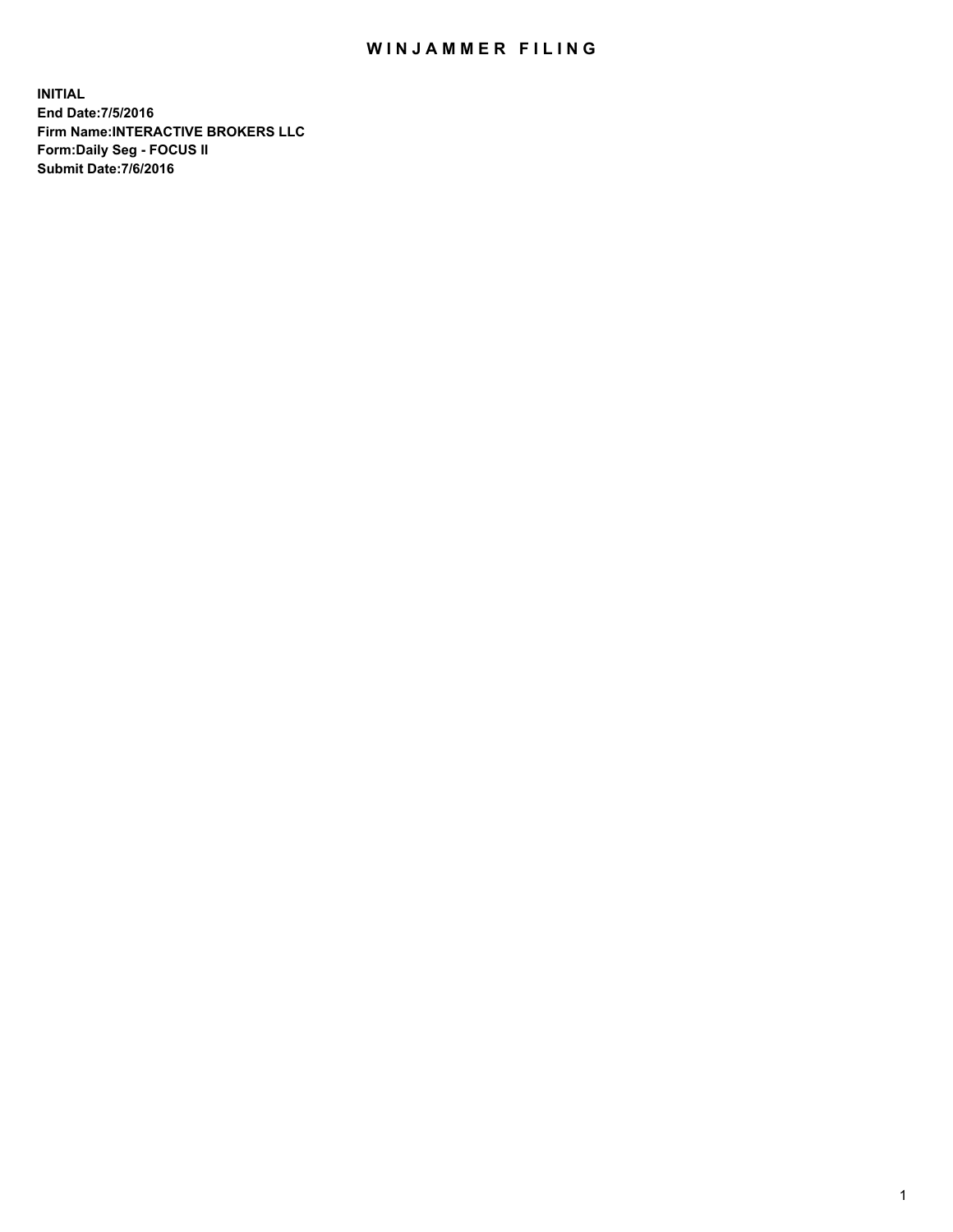## **INITIAL End Date:7/5/2016 Firm Name:INTERACTIVE BROKERS LLC Form:Daily Seg - FOCUS II Submit Date:7/6/2016 Daily Segregation - Cover Page**

| Name of Company<br><b>Contact Name</b><br><b>Contact Phone Number</b><br><b>Contact Email Address</b>                                                                                                                                                                                                                          | <b>INTERACTIVE BROKERS LLC</b><br>James Menicucci<br>203-618-8085<br>jmenicucci@interactivebrokers.c<br>om |
|--------------------------------------------------------------------------------------------------------------------------------------------------------------------------------------------------------------------------------------------------------------------------------------------------------------------------------|------------------------------------------------------------------------------------------------------------|
| FCM's Customer Segregated Funds Residual Interest Target (choose one):<br>a. Minimum dollar amount: ; or<br>b. Minimum percentage of customer segregated funds required:%; or<br>c. Dollar amount range between: and; or<br>d. Percentage range of customer segregated funds required between:% and%.                          | $\overline{\mathbf{0}}$<br>$\overline{\mathbf{0}}$<br>155,000,000 245,000,000<br>00                        |
| FCM's Customer Secured Amount Funds Residual Interest Target (choose one):<br>a. Minimum dollar amount: ; or<br>b. Minimum percentage of customer secured funds required:%; or<br>c. Dollar amount range between: and; or<br>d. Percentage range of customer secured funds required between: % and %.                          | $\overline{\mathbf{0}}$<br>0<br>80,000,000 120,000,000<br>00                                               |
| FCM's Cleared Swaps Customer Collateral Residual Interest Target (choose one):<br>a. Minimum dollar amount: ; or<br>b. Minimum percentage of cleared swaps customer collateral required:% ; or<br>c. Dollar amount range between: and; or<br>d. Percentage range of cleared swaps customer collateral required between:% and%. | $\overline{\mathbf{0}}$<br>$\underline{\mathbf{0}}$<br>0 <sub>0</sub><br>0 <sub>0</sub>                    |

Attach supporting documents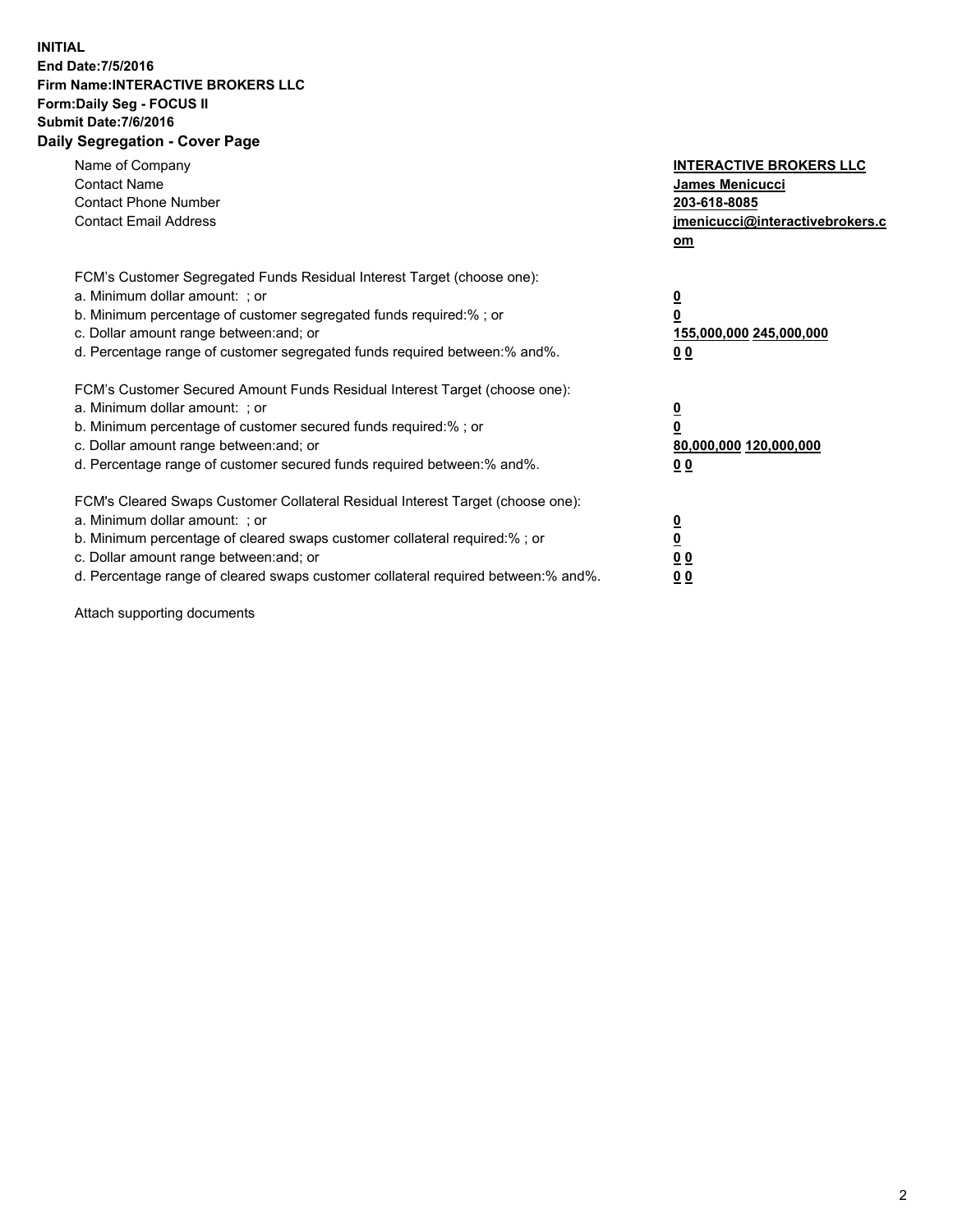## **INITIAL End Date:7/5/2016 Firm Name:INTERACTIVE BROKERS LLC Form:Daily Seg - FOCUS II Submit Date:7/6/2016 Daily Segregation - Secured Amounts**

|     | Dany Ocgregation - Oceanea Annoanta                                                         |                                   |
|-----|---------------------------------------------------------------------------------------------|-----------------------------------|
|     | Foreign Futures and Foreign Options Secured Amounts                                         |                                   |
|     | Amount required to be set aside pursuant to law, rule or regulation of a foreign            | $0$ [7305]                        |
|     | government or a rule of a self-regulatory organization authorized thereunder                |                                   |
| 1.  | Net ledger balance - Foreign Futures and Foreign Option Trading - All Customers             |                                   |
|     | A. Cash                                                                                     | 339,214,918 [7315]                |
|     | B. Securities (at market)                                                                   | $0$ [7317]                        |
| 2.  | Net unrealized profit (loss) in open futures contracts traded on a foreign board of trade   | 7,209,414 [7325]                  |
| 3.  | Exchange traded options                                                                     |                                   |
|     | a. Market value of open option contracts purchased on a foreign board of trade              | 369,404 [7335]                    |
|     | b. Market value of open contracts granted (sold) on a foreign board of trade                | <u>-123,660</u> [7337]            |
| 4.  | Net equity (deficit) (add lines 1.2. and 3.)                                                | 346,670,076 [7345]                |
| 5.  | Account liquidating to a deficit and account with a debit balances - gross amount           | 488,082 [7351]                    |
|     | Less: amount offset by customer owned securities                                            | 0 [7352] 488,082 [7354]           |
| 6.  | Amount required to be set aside as the secured amount - Net Liquidating Equity              | 347,158,158 [7355]                |
|     | Method (add lines 4 and 5)                                                                  |                                   |
| 7.  | Greater of amount required to be set aside pursuant to foreign jurisdiction (above) or line | 347,158,158 [7360]                |
|     | 6.                                                                                          |                                   |
|     | FUNDS DEPOSITED IN SEPARATE REGULATION 30.7 ACCOUNTS                                        |                                   |
| 1.  | Cash in banks                                                                               |                                   |
|     | A. Banks located in the United States                                                       | 5,900,000 [7500]                  |
|     | B. Other banks qualified under Regulation 30.7                                              | 0 [7520] 5,900,000 [7530]         |
| 2.  | Securities                                                                                  |                                   |
|     | A. In safekeeping with banks located in the United States                                   | 384,785,960 [7540]                |
|     | B. In safekeeping with other banks qualified under Regulation 30.7                          | 0 [7560] 384,785,960 [7570]       |
| 3.  | Equities with registered futures commission merchants                                       |                                   |
|     | A. Cash                                                                                     | $0$ [7580]                        |
|     | <b>B.</b> Securities                                                                        | $0$ [7590]                        |
|     | C. Unrealized gain (loss) on open futures contracts                                         | $0$ [7600]                        |
|     | D. Value of long option contracts                                                           | $0$ [7610]                        |
|     | E. Value of short option contracts                                                          | 0 [7615] 0 [7620]                 |
| 4.  | Amounts held by clearing organizations of foreign boards of trade                           |                                   |
|     | A. Cash                                                                                     | $0$ [7640]                        |
|     | <b>B.</b> Securities                                                                        | $0$ [7650]                        |
|     | C. Amount due to (from) clearing organization - daily variation                             | $0$ [7660]                        |
|     | D. Value of long option contracts                                                           | $0$ [7670]                        |
|     | E. Value of short option contracts                                                          | 0 [7675] 0 [7680]                 |
| 5.  | Amounts held by members of foreign boards of trade                                          |                                   |
|     | A. Cash                                                                                     | 77,013,467 [7700]                 |
|     | <b>B.</b> Securities                                                                        | $0$ [7710]                        |
|     | C. Unrealized gain (loss) on open futures contracts                                         | 6,344,421 [7720]                  |
|     | D. Value of long option contracts                                                           | 369,389 [7730]                    |
|     | E. Value of short option contracts                                                          | -123,660 [7735] 83,603,617 [7740] |
| 6.  | Amounts with other depositories designated by a foreign board of trade                      | 0 [7760]                          |
| 7.  | Segregated funds on hand                                                                    | $0$ [7765]                        |
| 8.  | Total funds in separate section 30.7 accounts                                               | 474,289,577 [7770]                |
| 9.  | Excess (deficiency) Set Aside for Secured Amount (subtract line 7 Secured Statement         | 127,131,419 [7380]                |
|     | Page 1 from Line 8)                                                                         |                                   |
| 10. | Management Target Amount for Excess funds in separate section 30.7 accounts                 | 80,000,000 [7780]                 |
| 11. | Excess (deficiency) funds in separate 30.7 accounts over (under) Management Target          | 47,131,419 [7785]                 |
|     |                                                                                             |                                   |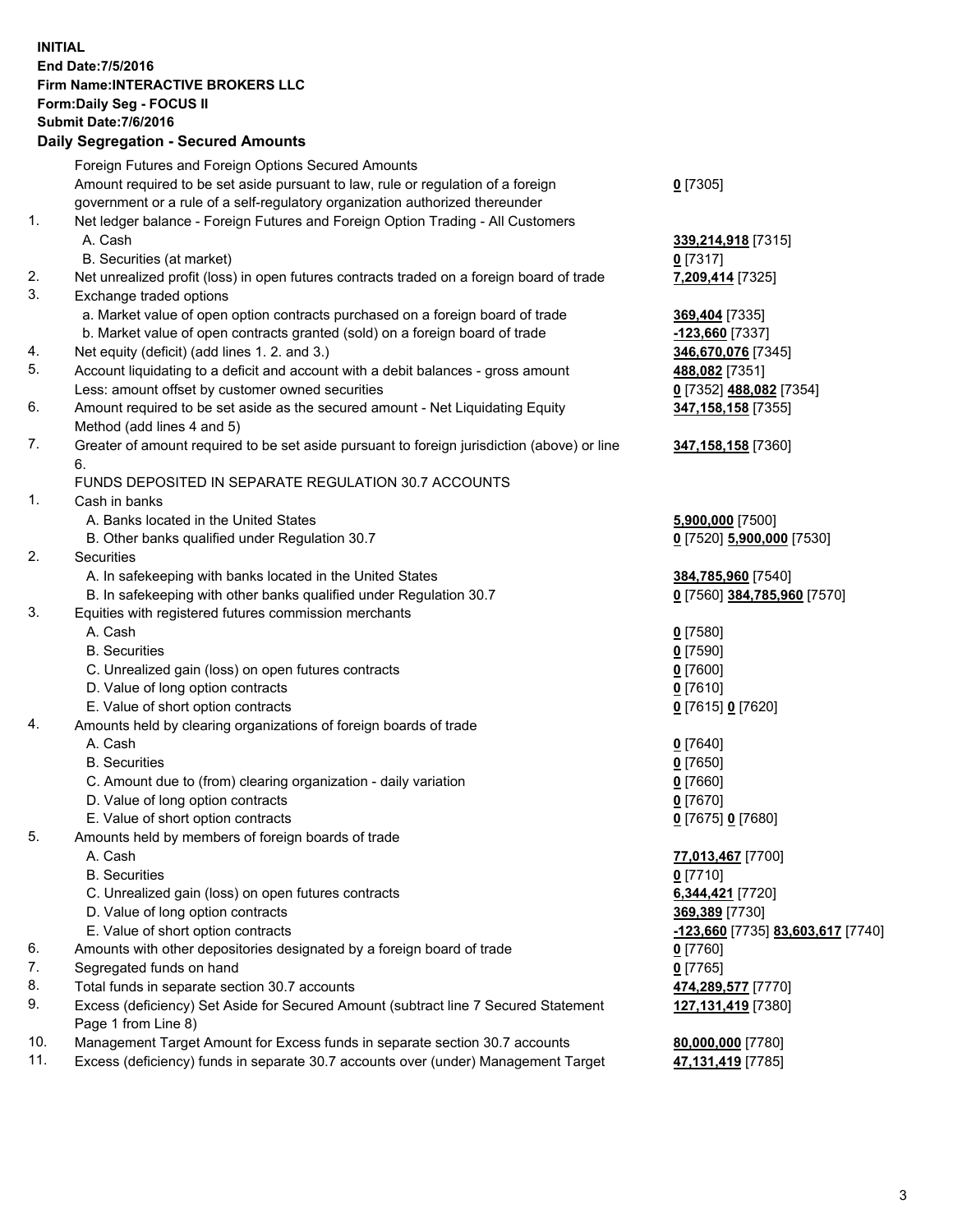**INITIAL End Date:7/5/2016 Firm Name:INTERACTIVE BROKERS LLC Form:Daily Seg - FOCUS II Submit Date:7/6/2016 Daily Segregation - Segregation Statement** SEGREGATION REQUIREMENTS(Section 4d(2) of the CEAct) 1. Net ledger balance A. Cash **2,938,096,896** [7010] B. Securities (at market) **0** [7020] 2. Net unrealized profit (loss) in open futures contracts traded on a contract market **25,865,562** [7030] 3. Exchange traded options A. Add market value of open option contracts purchased on a contract market **166,250,738** [7032] B. Deduct market value of open option contracts granted (sold) on a contract market **-231,355,821** [7033] 4. Net equity (deficit) (add lines 1, 2 and 3) **2,898,857,375** [7040] 5. Accounts liquidating to a deficit and accounts with debit balances - gross amount **90,611** [7045] Less: amount offset by customer securities **0** [7047] **90,611** [7050] 6. Amount required to be segregated (add lines 4 and 5) **2,898,947,986** [7060] FUNDS IN SEGREGATED ACCOUNTS 7. Deposited in segregated funds bank accounts A. Cash **261,020,961** [7070] B. Securities representing investments of customers' funds (at market) **1,819,343,085** [7080] C. Securities held for particular customers or option customers in lieu of cash (at market) **0** [7090] 8. Margins on deposit with derivatives clearing organizations of contract markets A. Cash **70,874,139** [7100] B. Securities representing investments of customers' funds (at market) **1,044,365,005** [7110] C. Securities held for particular customers or option customers in lieu of cash (at market) **0** [7120] 9. Net settlement from (to) derivatives clearing organizations of contract markets **1,642,921** [7130] 10. Exchange traded options A. Value of open long option contracts **166,248,906** [7132] B. Value of open short option contracts **-231,353,911** [7133] 11. Net equities with other FCMs A. Net liquidating equity **0** [7140] B. Securities representing investments of customers' funds (at market) **0** [7160] C. Securities held for particular customers or option customers in lieu of cash (at market) **0** [7170] 12. Segregated funds on hand **0** [7150] 13. Total amount in segregation (add lines 7 through 12) **3,132,141,106** [7180] 14. Excess (deficiency) funds in segregation (subtract line 6 from line 13) **233,193,120** [7190] 15. Management Target Amount for Excess funds in segregation **155,000,000** [7194] **78,193,120** [7198]

16. Excess (deficiency) funds in segregation over (under) Management Target Amount Excess